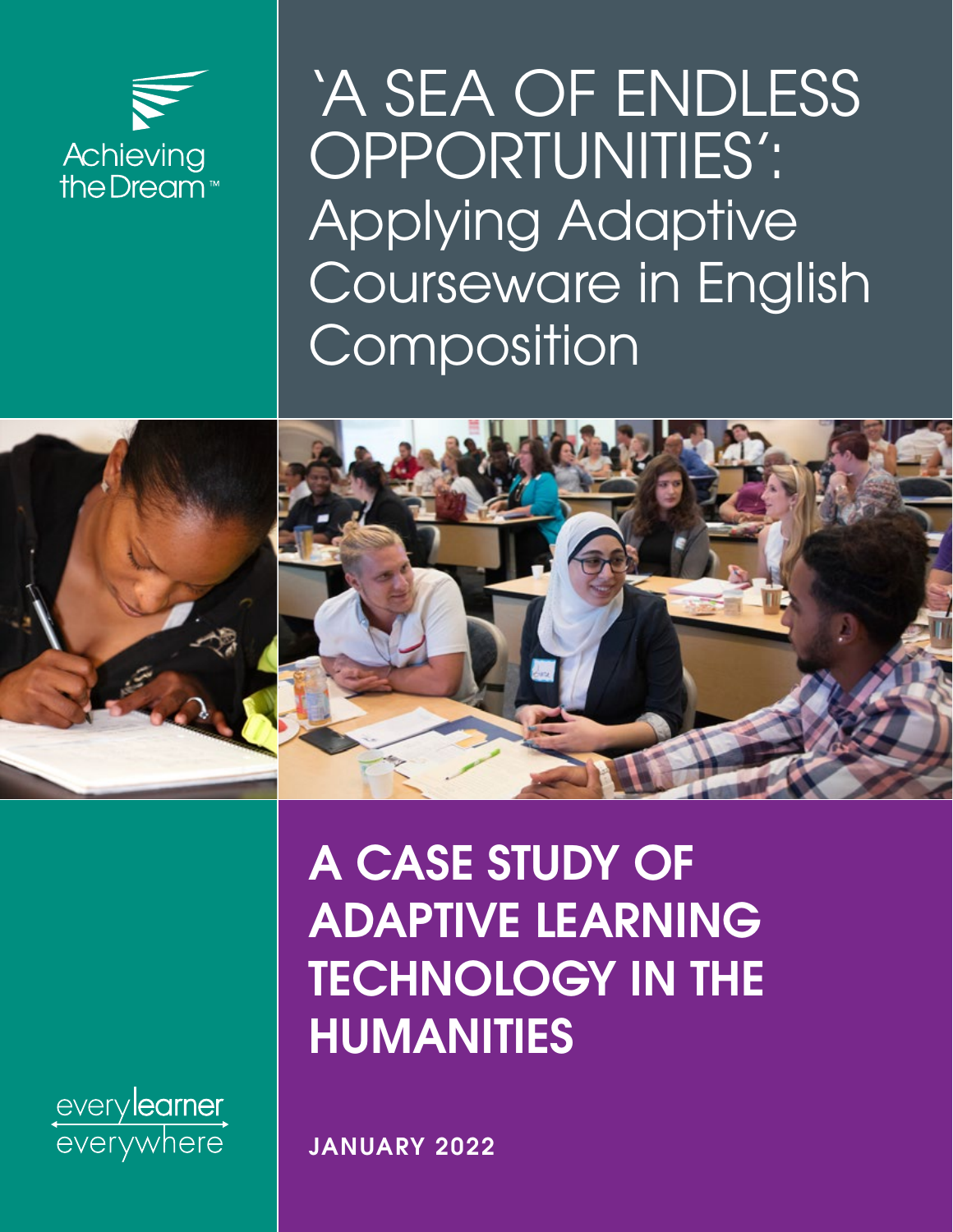## ABOUT THIS CASE STUDY

Achieving the Dream (ATD) is one of 12 higher education and digital learning organizations that make up the Every Learner Everywhere (Every Learner) Network, whose mission is to help higher education institutions improve and ensure more equitable student outcomes through advances in digital learning, particularly among poverty-impacted, racially minoritized, and first-generation students. Every Learner partners are addressing high failure rates in foundational courses through the provision of scalable, high-quality support to colleges and universities seeking to implement adaptive courseware on their campuses. As part of its ongoing effort to help community colleges develop effective teaching and learning practices, ATD is working with seven community colleges in Florida, Ohio, and Texas on this initiative, providing coaching and direct support to the colleges, fostering collaboration within and among the participating institutions, and serving as a liaison to the Every Learner network.

The following case study is part of a series of studies conducted by ATD examining how adaptive courseware is implemented at those institutions as well as how courseware is used in particular disciplines to better serve students. Case studies are based on a series of interviews with college leaders, faculty, instructional designers, developers, technology specialists and students who were enrolled in classes using the courseware.

#### Acknowledgements

This case study and the underpinning work was made possible through the generous support and guidance of the Every Learner Everywhere Network. Achieving the Dream would like to thank the students, faculty, staff and administrators at Amarillo College, Broward College and Indian River State College for their dedicated work on the Every Learner Everywhere initiative on adaptive courseware and for their time and participation in the focus groups that served as a basis for this case study.

We would also like to thank ATD Director of Program Development, Dr. Ruanda Garth-McCullough, for leading ATD's Every Learner Everywhere work with the support of ATD staff Susan Adams, Francesca Carpenter, Eric Fiero, Cheryl Fong, Jonathan Iuzzini, Sarah Kinnison, Dr. Richard Sebastian, Dr. Tanya Scott, Paula Talley and Dr. Monica Parrish Trent as well as former ATD staff members, Joanne Anderson, Shauna Davis and Shanah Taylor.

Finally, we would like to thank the staff at Communication**Works**, LLC for their editorial and design assistance in producing these case studies.

### Sharing & Distribution

These case studies are protected under a Creative Commons: Attribution-NonCommercial 4.0 (CC BY-NC) license.

We encourage you to download, share, and adapt these resources with attribution to ATD. See suggested citation below.

Achieving the Dream. (2021). *'A Sea of Endless Opportunities': Applying Adaptive Courseware in English Composition -- A Case Study of Adaptive Learning Technology in the Humanities.*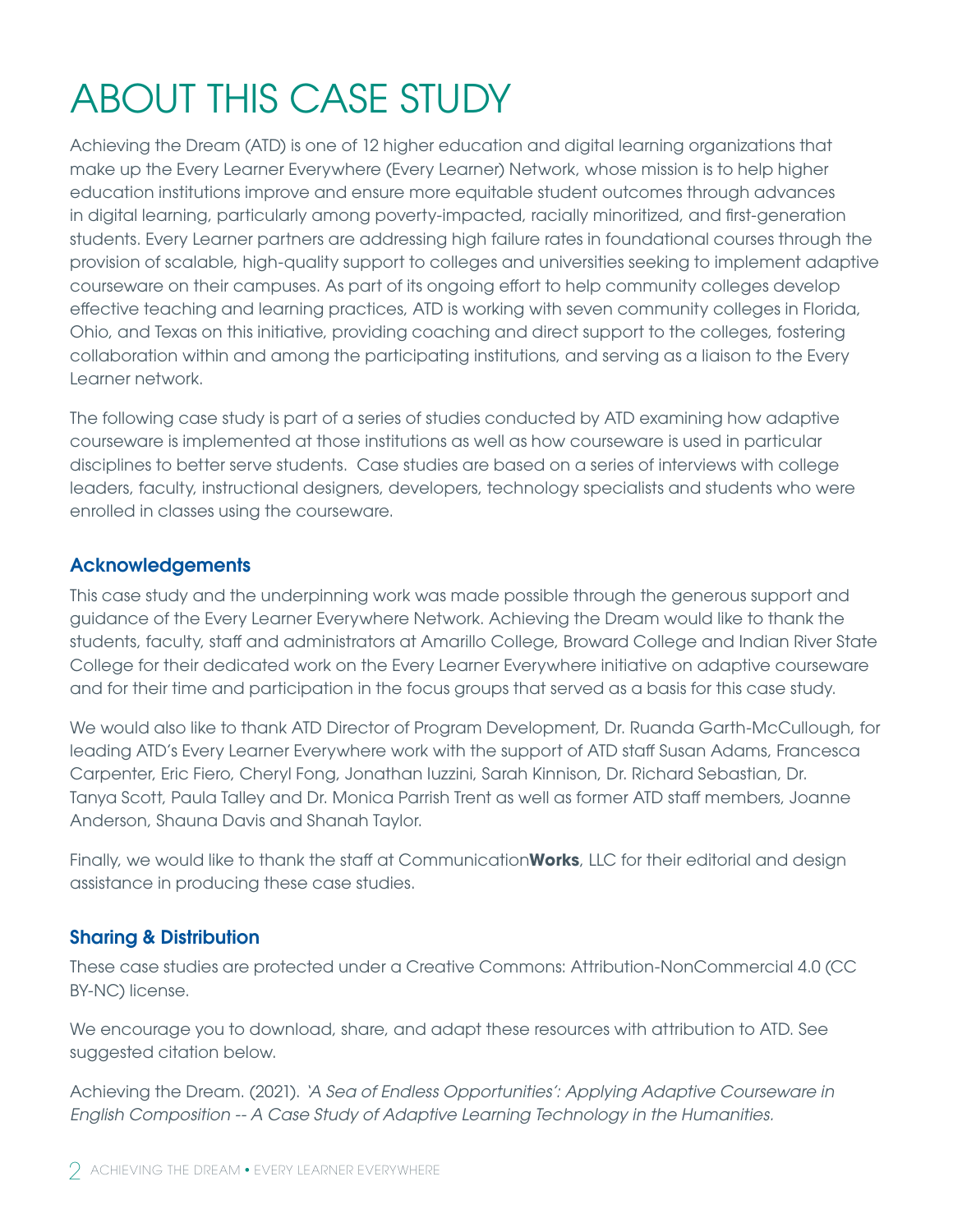## **OVERVIEW**

Courses in English challenge students to strengthen skills in critical thinking, reading, writing structure and strategies, and grammar that also help build competency in comprehension and composition. While colleges participating in the Every Learner Network struggled to find adaptive English courseware that met all of their needs, particularly in reading comprehension, faculty found that the technologies they were able to implement helped students make connections between mastering discrete skills and their overall progress in writing. Among their findings:

- Participating faculty focused on adaptive courseware that supported building discrete skills in areas such as grammar and structure to support broader learning objectives in courses focused on composition.
- Institutions focused on supporting students with the greatest needs, integrating adaptive courseware into corequisite support classes, programs for non-native

English learners, and for adult learners seeking GEDs.

- Faculty at times struggled to connect discrete skills data from work in adaptive courseware with broader course objectives.
- Students and faculty valued adaptive courseware most when it was intentionally integrated into class activities.

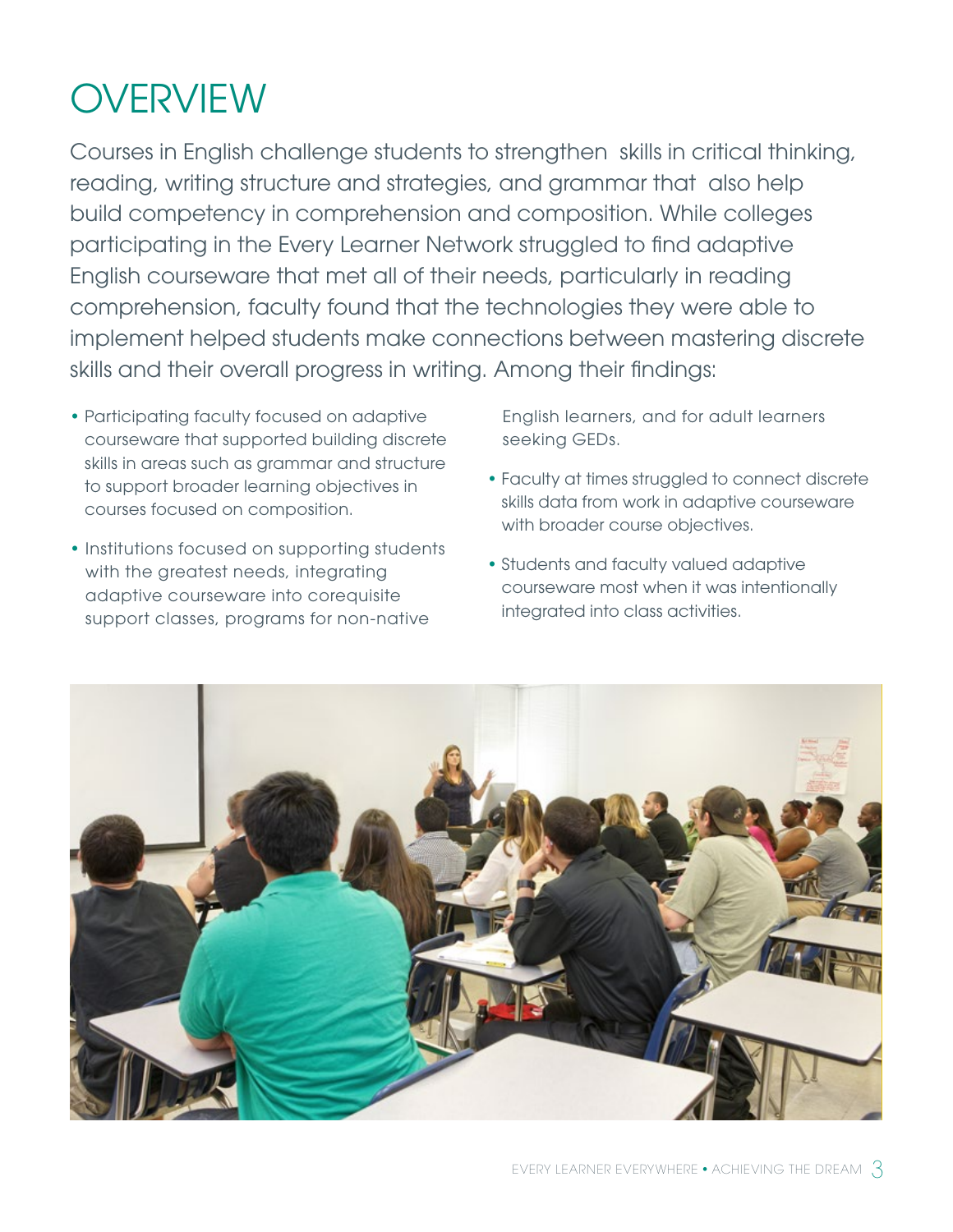### SUPPORTING INSTITUTIONAL REFORM

The Every Learner initiative supports broader efforts to foster student learning with evidence-based practices, including supporting students as they develop a broad range of skills and competencies. At participating institutions, adaptive courseware helped students master critical skills required to develop broader competencies in comprehension and composition. "It helps them make the

connection," says Rhonda Bobb, an English assistant professor at Broward College. The initiative also reflects the contexts in which broader institutional reform is taking place at community colleges throughout the ATD Network, including building a culture of excellence in teaching and learning and leveraging data and technology to support student success and equitable student outcomes. To learn more, see p. 7.

# C O U R S E A N D C O U R S E W A R E **DATA SNAPSHOT**

Three of the seven community colleges in the Every Learner Network piloted adaptive courseware in science courses, focused on gateway biology, chemistry and physics courses.

| <b>INSTITUTION</b>                                                    | <b>COURSES</b>                                      | <b>COURSEWARE</b>                               |
|-----------------------------------------------------------------------|-----------------------------------------------------|-------------------------------------------------|
| Amarillo College<br>Amarillo, TX<br>9.739 students                    | Composition I<br>Composition II                     | <b>InQuizitive</b><br>(W.W. Norton and Company) |
| <b>Broward College</b><br>Fort Lauderdale, FL<br>38,976 students      | <b>Advanced Composition I</b><br>$(EAPI540C - ESL)$ | MyLabsPlus (Pearson)                            |
| Indian River State College<br>Fort Pierce, Florida<br>16,686 students | English Comp 1                                      | Waymaker (Lumen Learning)                       |

For more detail on the pilot efforts at each college, see case studies for each institution.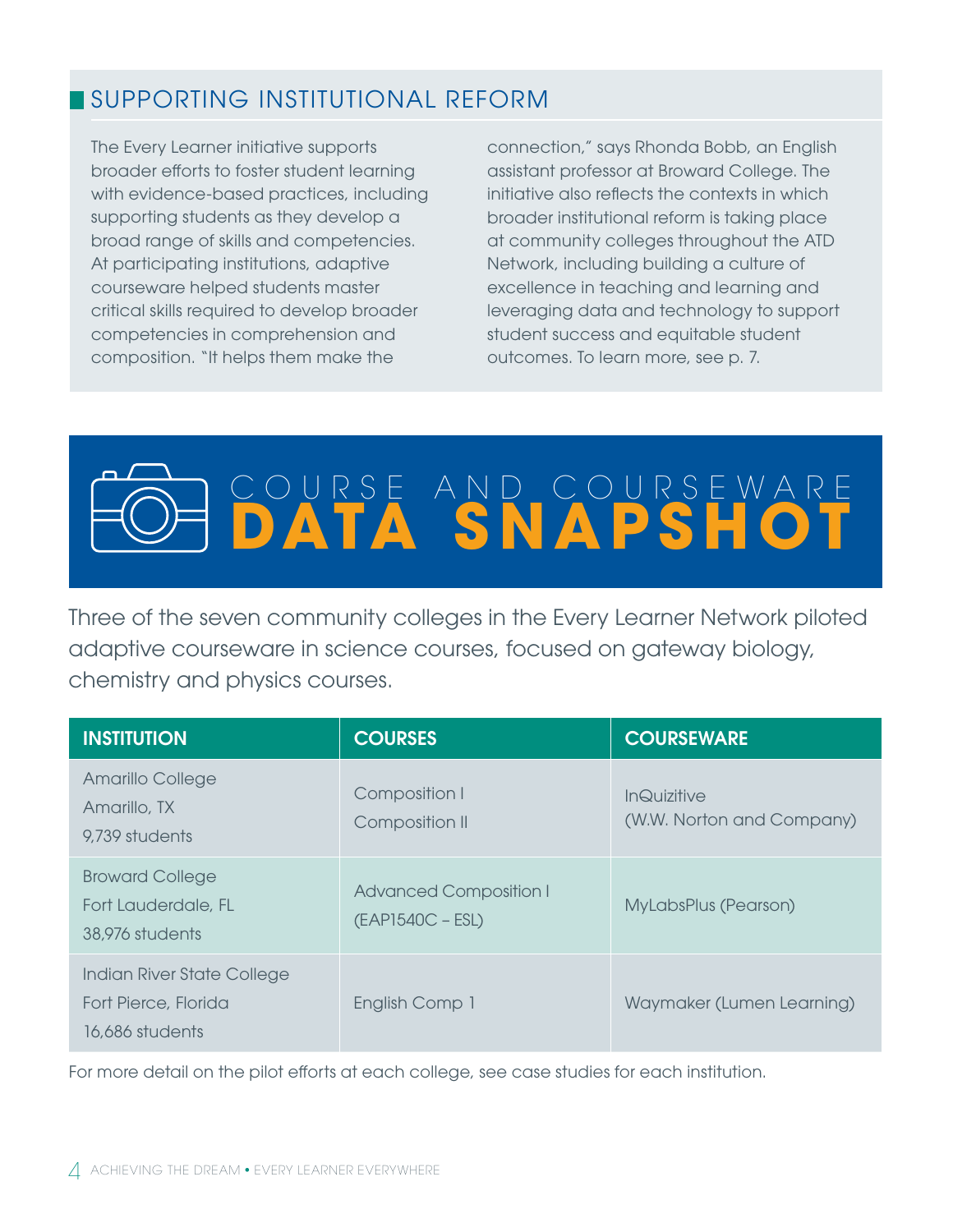## INTRODUCTION

Katie Cisneros returned to Amarillo College for the first time in more than a decade to seek a new career in computer information systems. However, the 31-year-old was most worried about passing English courses on her way to an associate degree.

"I could read, but I didn't really comprehend," she says. "I needed a little bit more help."

To get up to speed, she and her peers in an Amarillo College English composition course would go to a corequisite support class immediately after each daily lesson ended, where they would discuss the finer points of grammar and

other writing mechanics, followed by an adaptive courseware homework assignment that built on the skills they had just learned.

For Cisneros, the connection of in-person support and adaptive homework was critical to passing the course. "I think I was successful in freshman comp because of that," she says.

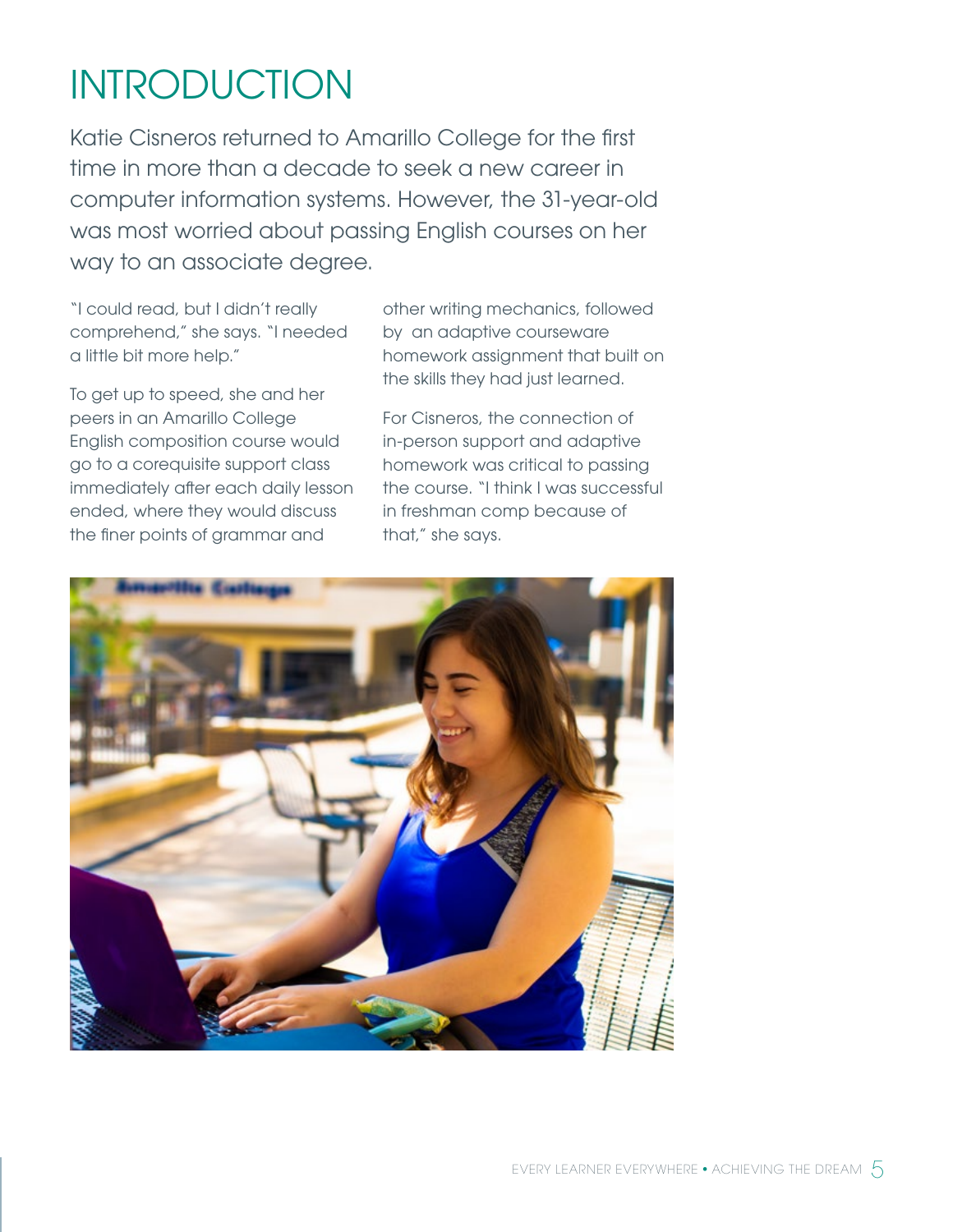## 'A SEA OF ENDLESS OPPORTUNITIES'

Three of the community colleges participating in the Every Learner initiative—Indian River State College (IRSC) and Broward College in Florida and Amarillo College in Texas—experimented with adaptive courseware in English courses, which presented different challenges than other disciplines in the initiative.

While introductory and developmental English courses focus on discrete skills that build students' ability to read, reason, and master the mechanics of writing, faculty participating in the Every Learner project say there are comparably fewer cut-anddry, easily automatable processes that courseware can readily support. "In math, you have to solve this problem before you move to that problem. It's not the same in English," says IRSC English and communications professor Dr. Sarah Mallonee.

One faculty member used a fitting metaphor to explain the challenges and potential of using adaptive courseware to build skills in language comprehension and composition. "There's a sea of endless opportunities in English," says Marvin Hobson, an IRSC English and communications professor. And like the sea, he adds, the learning process can vary from day to day and from student to student.

Because of the focus on discrete skills in most English adaptive courseware, faculty at the three institutions integrated it into broader course redesigns to support the students with the greatest needs, including multilingual learners and adult learners in GED programs. As with adaptive courseware implementation in other disciplines, some institutions focused on its use in introductory composition courses in the wake of state-level reforms that essentially eliminated standalone non-credit developmental courses.

— Katie Cisneros, Amarillo College student **f f** To me, it was organized, planned out, and that's what made it so successful. It always tied in. **JJ** 

At IRSC, for example, 70 percent of incoming students had tested into developmental English, math, or both, before statewide reforms eliminated mandatory assessment and placement processes at institutions throughout Florida, including IRSC and Broward College.

"We knew we were bringing in students who are at very low levels [of English proficiency]," says Broward English professor Carol Summers. "There were huge gaps in skill levels. We had to do something, and this fell into our laps."

Participating faculty believed adaptive courseware could be a particularly good fit in supporting the mastery of basic skills. "The corequisite courses are the ones where you really see the intensity of how students are engaging with the materials," says Hobson. "It's really interesting to see how they're engaging with the grammar and other materials in a more explicit way than in other courses."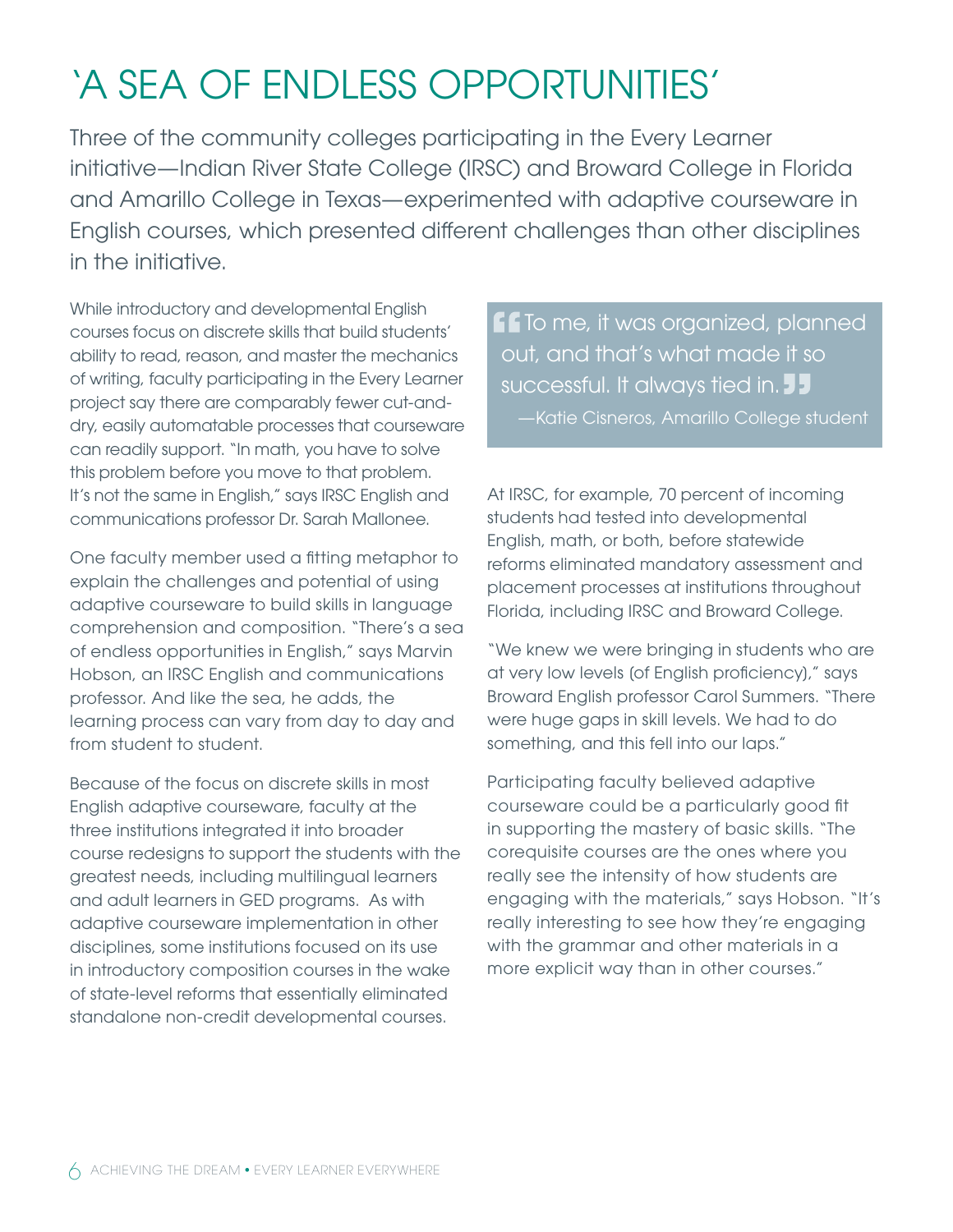### BUILDING ON ATD'S CORNERSTONES OF EXCELLENCE

Like other community colleges which are part of the ATD Network participating in the Every Learner grant, the three institutions profiled in this case study have committed to engaging in bold, holistic, and sustainable change across multiple institutional areas and priorities. Their efforts to implement adaptive courseware to support the development of core skills and competency in English



Initiatives such as Every Learner provide important resources and supports to community colleges and the time and space to explore innovative pedagogical approaches to improving student learning and outcomes. They also offer sustained opportunities to build on these cornerstones of excellence. At these three institutions, the grant provided faculty in a wide range of

reflect the importance of several key cornerstones of institutional change, including leveraging data and technology to support student success and equitable student outcomes and building a culture of excellence in teaching and learning.

ATD's Institutional Capacity Framework and [Institutional Capacity Assessment Tool \(ICAT\)](https://www.achievingthedream.org/network/our-approach) outlines seven essential institutional capacities required to create a student-focused culture that promotes student success. One focuses specifically on teaching and learning and the commitment to engaging full-time and adjunct faculty in examinations of pedagogy, meaningful professional development, and a central role for faculty as change agents within the institution. Building capacity in this area is crucial because, as ATD President Dr. Karen A. Stout recently asserted, "focusing on teaching and learning is still not central to the field's overall theory of change. We still have much more to do to build a deep focus on pedagogy and to support our colleges in building a culture of teaching and learning excellence."

To foster this culture of teaching and learning excellence, *ATD's Teaching & Learning Toolkit: A [Research-Based Guide to Building a Culture of](https://www.achievingthedream.org/resource/18241/teaching-learning-toolkit-a-research-based-guide-to-building-a-culture-of-teaching-learning-excellence)  Teaching & Learning Excellence* is centered on four cornerstones of excellence that provide a forward-looking vision that campuses can use to inform their work.

Faculty-led efforts to identify evidence-based instructional practices that foster student learning were centered in efforts to align courseware with intentional course design and broader outcomes. "We're linking it up with what composition is teaching to make sure it's actually supporting our students," says Amarillo College English professor Carol Summers.

courses and disciplines with the time and resources needed to evaluate, implement, and modify their use of adaptive courseware to best serve students.

These efforts exemplify strategies that empower faculty to consider, adapt, test, and refine new approaches to fit their campus context and the needs of their students. "It helps students really have that footing and grounding that's sometimes difficult to give in a classroom setting, and I really love it for that capacity," says Marvin Hobson, an English and communications associate professor at IRSC.

Adaptive courseware also provided opportunities for faculty to develop their own competencies to execute new models of instruction, including flipped classroom models, according to Katharine Piatchek, master instructor and chair of gateway English and English composition at IRSC.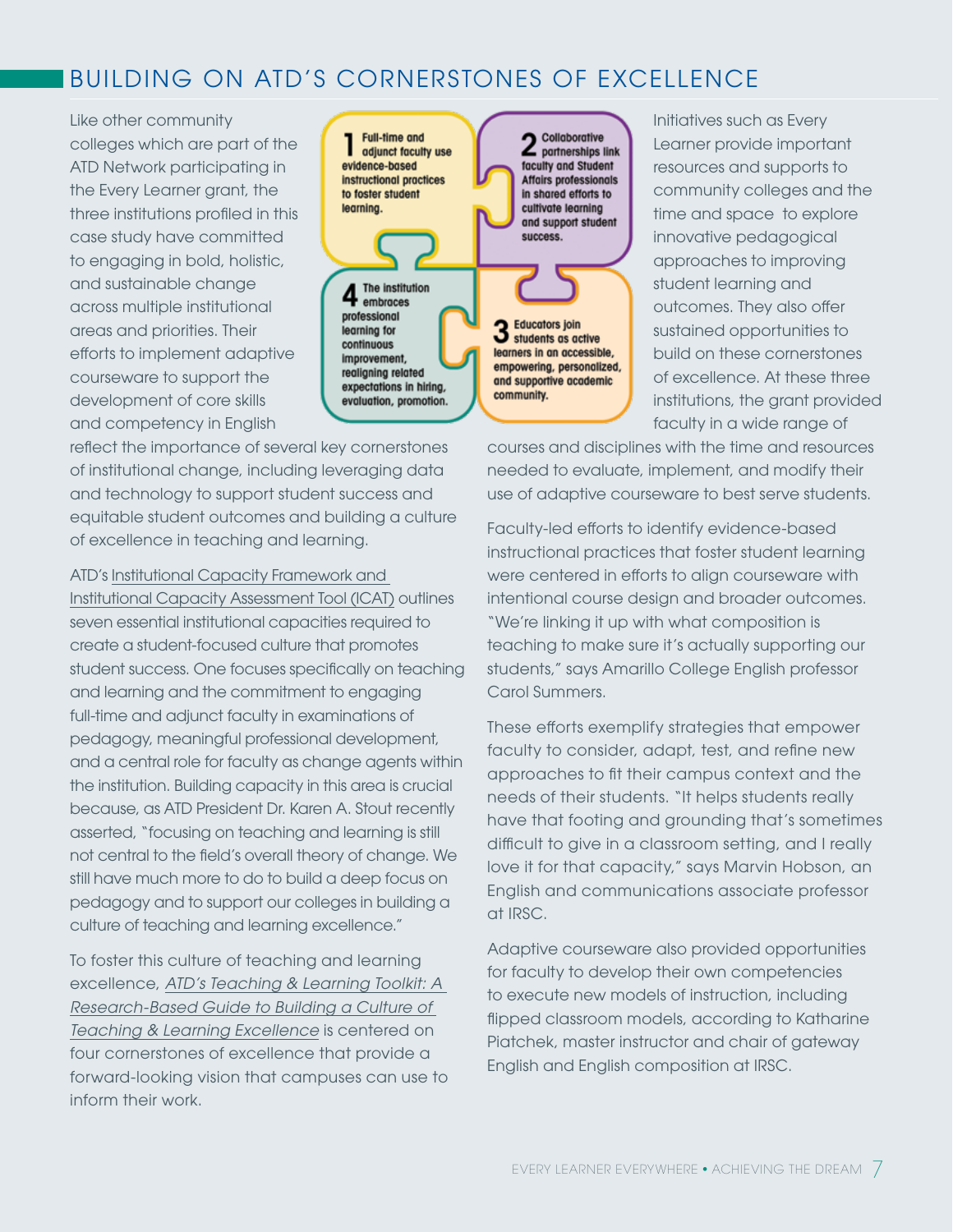## A FOCUS ON SUPPORT?

While their approaches varied, all three institutions focused on integrating adaptive courseware into newly reconfigured introductory courses.

At IRSC, the same faculty members teach paired corequisite courses, which begin with grammar and mechanics and work through the topics involved in writing research papers, including analysis and the use of sources. Faculty based the model on a developmental writing skills lab initially created at the University of Mississippi. "They worked with us to adapt the lesson plans we wanted for what we wanted our students to learn," says Dr. Scott Stein, dean of liberal arts.

The targeted course had adopted courseware with limited adaptive elements before IRSC's work with Every Learner, but it was inadequate for the redesigned course model because "the supports weren't cohesive," says Stein. "The hope is to help our students develop the skills necessary to be successful in that course."

Faculty searched for adaptive courseware to focus on grammar and structure so students could spend more time working on college-level writing in class. They ultimately found a product capable of serving as the cornerstone of a flipped model for the support courses. Students now "come having done the work and bringing questions," says Hobson. Lessons are short—10-15 minutes—with

the idea that students can see if the examples "are easier or more difficult than what I saw in the courseware," he says. "Then we can dig down a bit deeper."

In similar fashion, integrated reading and writing courses at Amarillo College were shifted to a corequisite model to better support the wide range of student needs, including the college's significant number of multilingual learners. Instructors from developmental and credit-bearing English courses formed a group to "research every type of courseware you could imagine," Summers says. Meeting weekly, the group discussed needs with courseware publishers and narrowed down potential products. They ultimately opted to pursue courseware focused on grammar because it was a central focus of corequisite support, in which composition students would move to the support course immediately after class ended.

College-level faculty "wanted [developmental instructors] to develop the skills for basic writing," Summers says. "The grammar was something we could address and let them work on outside of the classroom." In class, she adds, courseware allows instructors "the opportunity to focus less on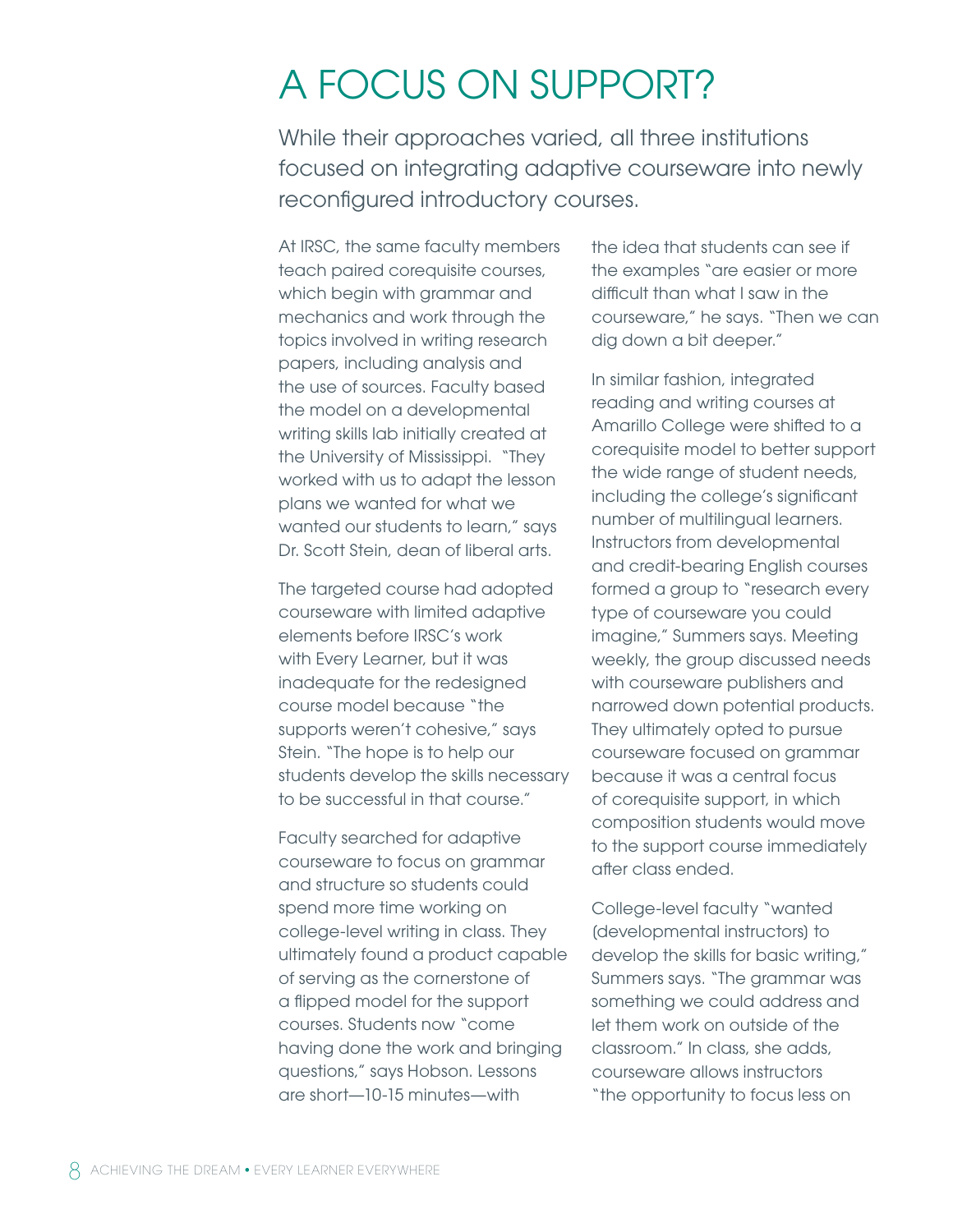[grammar] and more on the writing side" when working with students.

As students progressed through the composition course, corequisite courses scaffolded what they were learning throughout the semester beginning with basic components like sentence fragments and runon sentences and moving through more complex topics such as properly incorporating quotations into research papers. "We tried to sync it up with what the English class was working on at the time," Summers says. Classes focus on a review of the current topic, with time for questions, followed by adaptive work on the students' own time.

"The adaptive work allowed us to do shorter lessons — just enough to make sure they know what they're doing and that they can do it on their own," says Summers.

Broward College focused on integrating adaptive courseware into a new type of in English for Academic Purposes (EAP) course, which is intended for multilingual learners. Previously, students had been required to do 13 hours of hands-on grammar activities in a lab setting during the course. "You can only imagine how that was at the end of the semester when you had to have the hours—the labs got full," says Rhonda Bobb, an assistant professor of English.

As a result, Bobb and other EAP instructors made the courseware the foundation of their in-person classes. "At first, it was separate—we said

you're lacking in this area, go online and practice," Bobb says. "Now we're bringing it into the classroom and aligning it with the syllabus. It helps to bring them together. I appreciated it because they knew how to tackle [new skills] vs. being at home and trying to figure it out."

The courseware helped instructors identify areas of challenge for each student. "I can pull up the lab and show them where they can improve," Bobb says. "It helps them make the connection."



**f** Our curriculum was one [concept] on top of the other, but quite a few of our students didn't need it to be that slow. Adaptive really filled that gap. **JJ** 

> — Dr. Teresa Gaus-Bowling, curriculum specialist, Amarillo College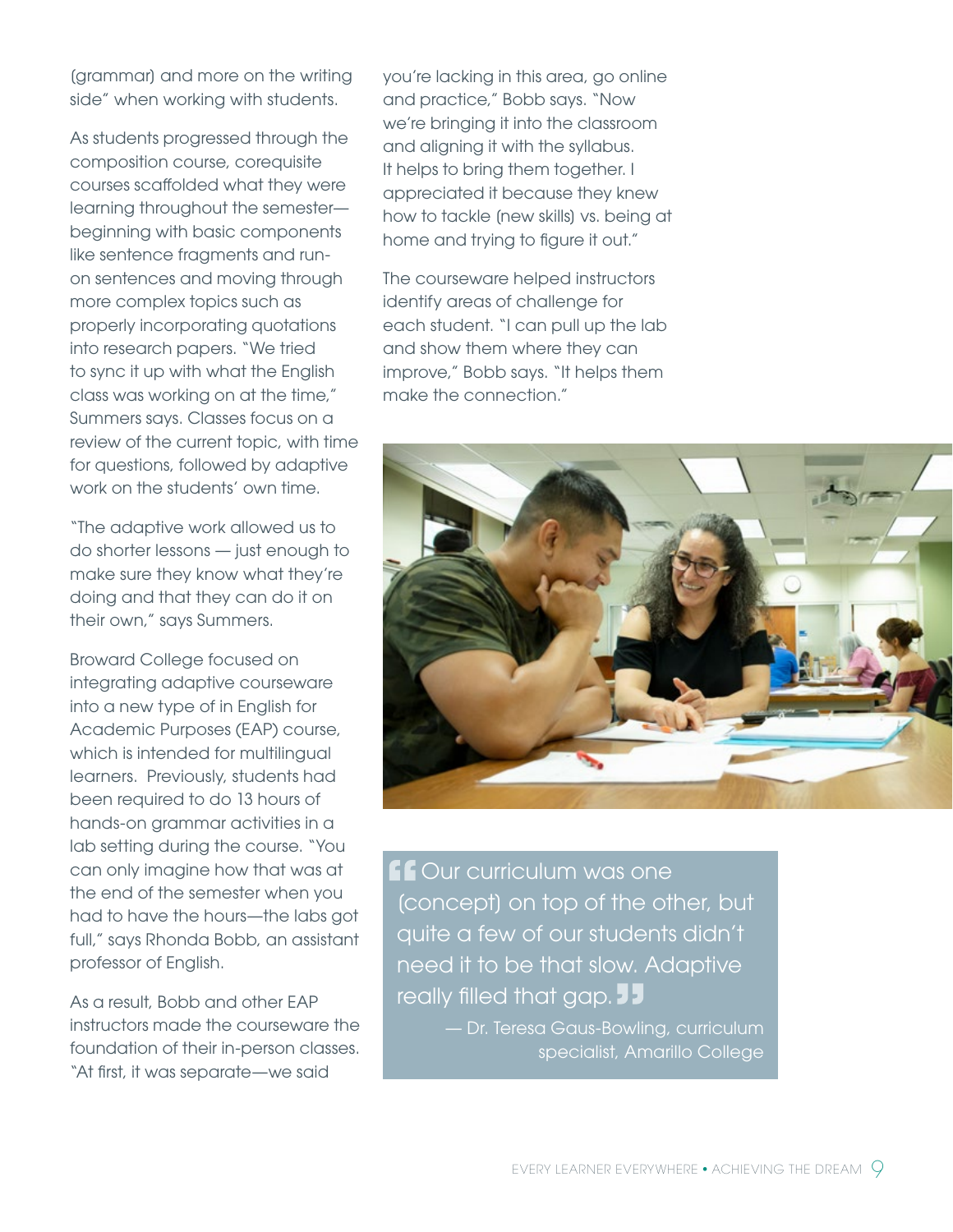### CENTERING SKILLS INTEGRATION?

Faculty at all three institutions reported early but meaningful results from adaptive courseware. At IRSC, for example, a pilot course in one 30-student section during summer 2020 saw significant declines in failing grades and withdrawals, according to Stein.

Participating faculty members said that work in adaptive courseware helped students do more than master core skills. "It shows there's a structure to how you write an essay to students who come in and say they've never written before," Hobson says. "This program is going to help you build that foundation, and I'm going to help you take this to the next level so you're prepared for all the other courses you're going to take. We've had students say that in other courses they felt like they understood things in the classroom setting, but as soon as they leave it's hard for them to make the connections in the same way they thought they were making them in the classroom. This just reinforces that for them."

Bobb adds that the extra work with grammar skills was particularly beneficial to support the integration of these skills for English language learners in composition courses. "A lot of times, they think grammar is separate," she says.

However, faculty noted that how adaptive courseware is used within classes plays a key role in its success. At Broward, for

**If** I'm more of a handson learner. I feel like it helps me more because if I don't understand it there's always a little help button.<sup>1</sup>

> — Katie Cisneros, Amarillo College student

example, EAP faculty found a clear divide in how students used and perceived courseware when used as a key element of the class versus as a supplementary resource. When used during class time, "they were able to ask me if they needed help going over the skills together," Bobb says. "If they didn't finish in class, they could go home and do it and in the next class, we could know whether everyone got the skill." By contrast, students in EAP courses where the courseware was a complementary tool struggled more. "A lot of them got behind. A lot didn't want to do it," Bobb says. "If you're going to use it, use it fully — in and outside the course."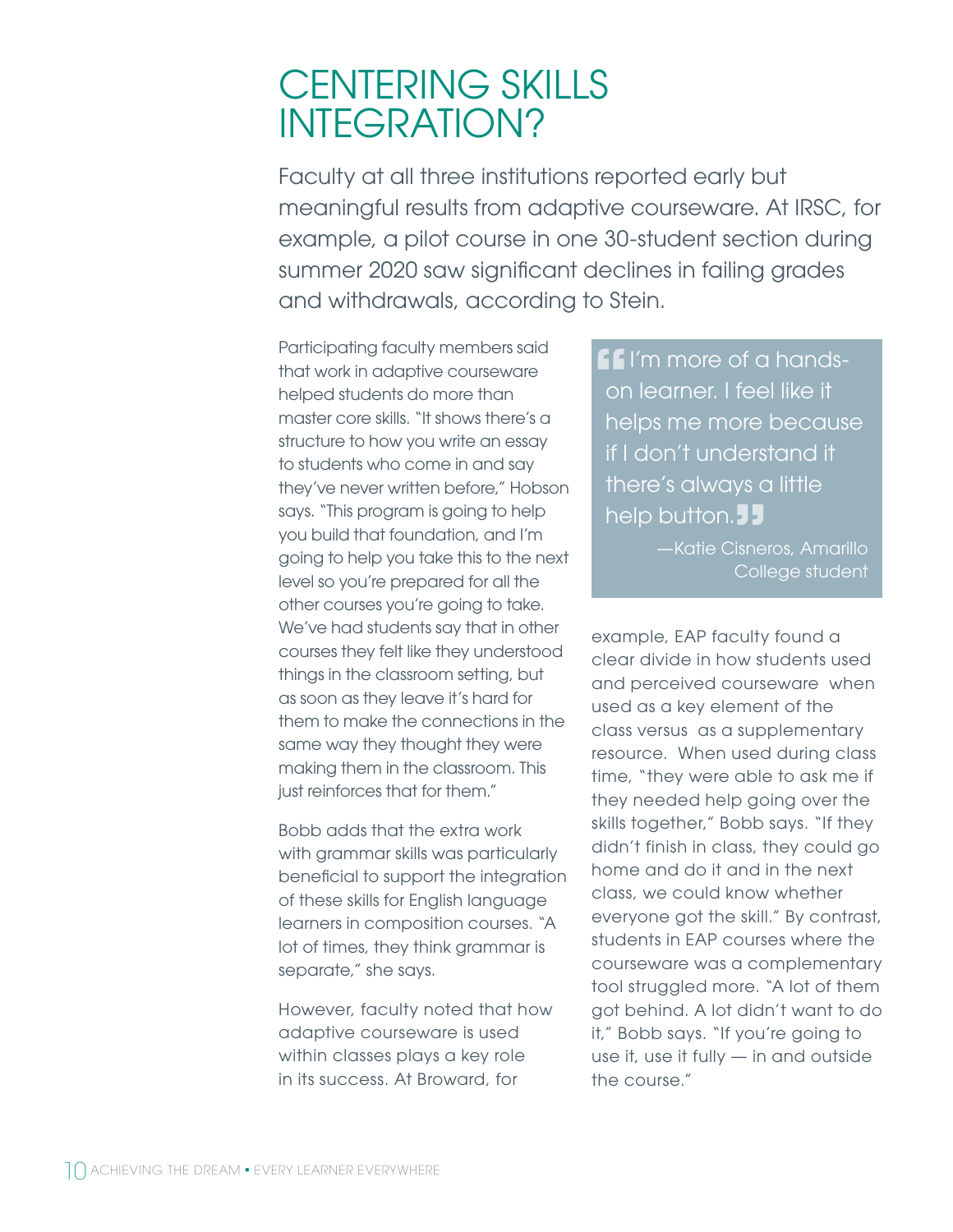### What Worked Well:

**Alignment with existing materials.** Broward College faculty selected adaptive courseware specifically for its alignment with existing textbooks. In similar fashion, Amarillo College's courseware was selected in part because it worked well with existing textbooks used for grammar. This alignment helped support the shift to shorter, more focused lessons in class.

**Cost.** Faculty at all three institutions credited adaptive courseware to keeping student costs low—or cutting them dramatically. In one English composition class at IRSC, the switch cut costs by 60 percent, saving students \$200,000, according to Dr. Scott Stein, dean of liberal arts. At Amarillo College, the courseware initially cost only \$15 per student—and now is bundled with the textbook at no cost.

**Tiered levels of support.** Given the wide skill level gaps in corequisite courses, faculty cited the role of adaptive courseware in providing intensive supports for students where needed, while others could choose to engage minimally or move ahead entirely without added supports. "The higher-level students can finish in relatively little time—maybe 5 minutes—whereas it could take one of the lower-level students 45 minutes to an hour to do," says Amarillo College English professor Carol Summers. "They're all getting the same thing, but it's not using the time for those students who don't need it."

**Adaptability.** A key to implementation at Broward College was the ability for instructors to create their own course shells and assessments within the adaptive courseware. A former faculty member who worked with the publisher helped staff build shells.

Faculty also stressed the technology's ability to support a wide range of models—including flipped classrooms and supplemental support.

"I think it works meaningfully either way," says Katharine Piatchek, master instructor and chair of gateway English and English composition at IRSC.

**Engagement.** Students across all skill levels found adaptive courseware engaging. "It was set up almost like a game, and students enjoyed using it, whether it was for five minutes or an hour," Summers says. IRSC English and communications professor Dr. Sarah Mallonee agrees. Encouraging students to "do work more than once so you can get a better grade incentivizes the engagement with content," she says. "It's doing some of the heavy lifting for me in the background."

**Supporting accelerated terms.** Amarillo College faculty said that adaptive software works well with eight-week terms—with the understanding that "it becomes even more important that adaptive becomes embedded and integrated into the course," says former dean of academic success Edie Carter, who now serves as the college's dean of STEM programs.

#### Ongoing Challenges:

**Limited options.** Faculty reported comparatively fewer adaptive products in English and were challenged to find options that worked well for them, particularly in the area of reading comprehension. Faculty at Lorain County Community College in Ohio, for example, ultimately decided to not include English in their Every Learner pilot efforts when they determined that no product they evaluated met the reading comprehension needs of their most underserved students. Other Every Learner institutions ultimately found solutions by focusing on strengthening grammar to support student writing. At IRSC, for example, it took English faculty significantly longer than peers in other disciplines to find suitable adaptive courseware to complement ongoing efforts to redesign composition courses.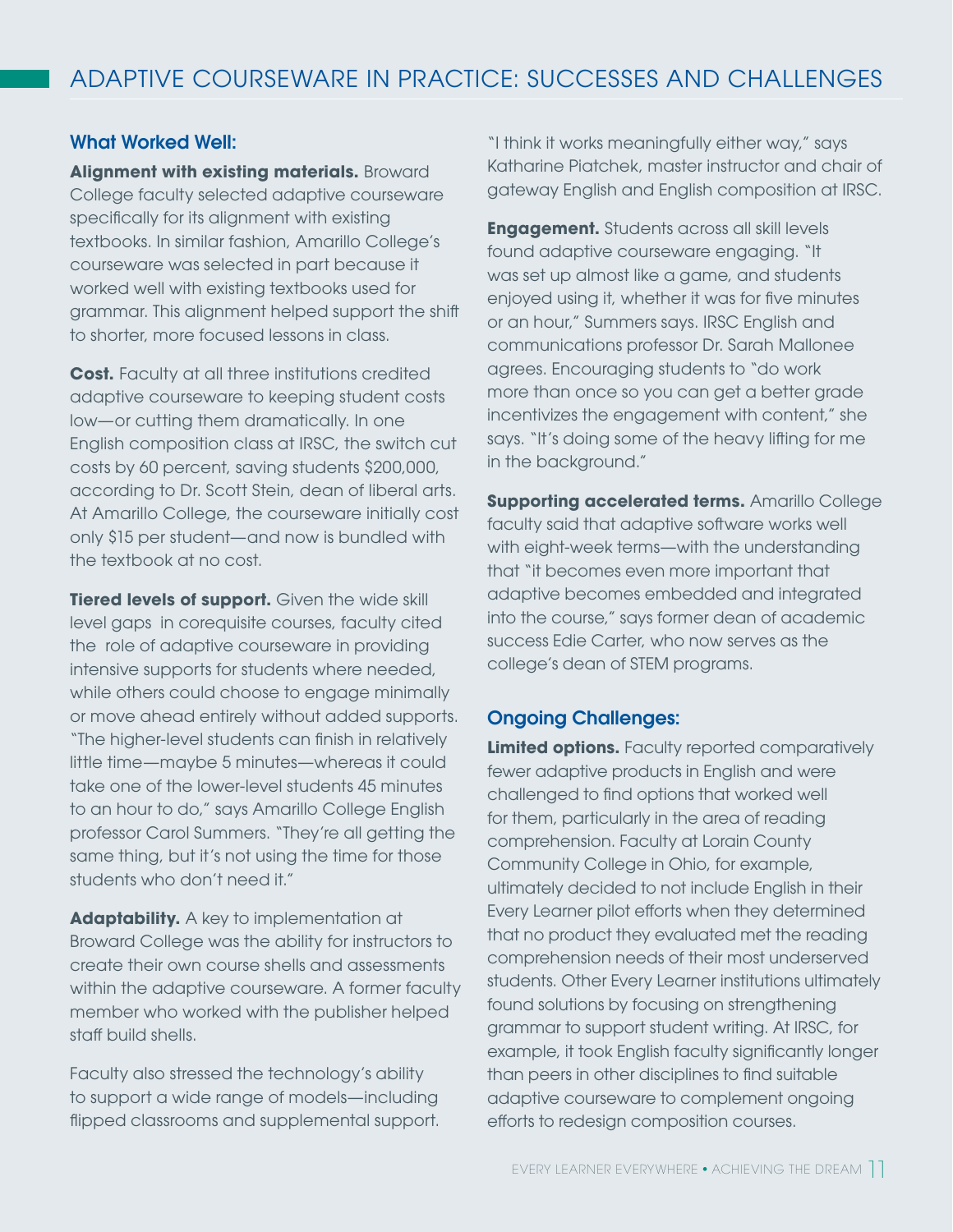

**The nature of English pedagogy.** Participating faculty stressed the challenge of connecting individual skills to larger course objectives. "The English discipline, and especially the composition discipline is not really isolated skills and components," Mallonee says. "Fragments, comma slices, sentence structure—everyone starts there, but then where do you go?"

**Technology availability and familiarity.** As with faculty in other disciplines, the need to ensure that students are capable of using technology outside of class was critical. Amarillo's adult programs, for example, worked with the college's distance learning coordinator to ensure that each student interested in courseware had internet access and other resources required to access it—including backup plans if their primary internet connection at home was disrupted. "We're trying to meet students where they are," says Dr. Teresa Gaus-Bowling, curriculum specialist at Amarillo College.

Some faculty emphasized the ease of use of newer adaptive products. "Our prior courseware required pop-up windows and Flash and technical wizardry," says Piatchek. "Adoption was easier because the technical component wasn't a barrier."

**Data use.** Faculty reported differing levels of comfort determining useful interventions or strategies based on data from the discrete skills practiced in adaptive courseware. At IRSC, for example, instructors instead used in-class polling as a check for understanding whether students were comfortable with the concepts. Other faculty members stressed that it's hard to connect results in courseware with overall progress in course objectives. "I go back and look more at their writing than the different skills," Amarillo College's Summers says. "That's why we use it more as support."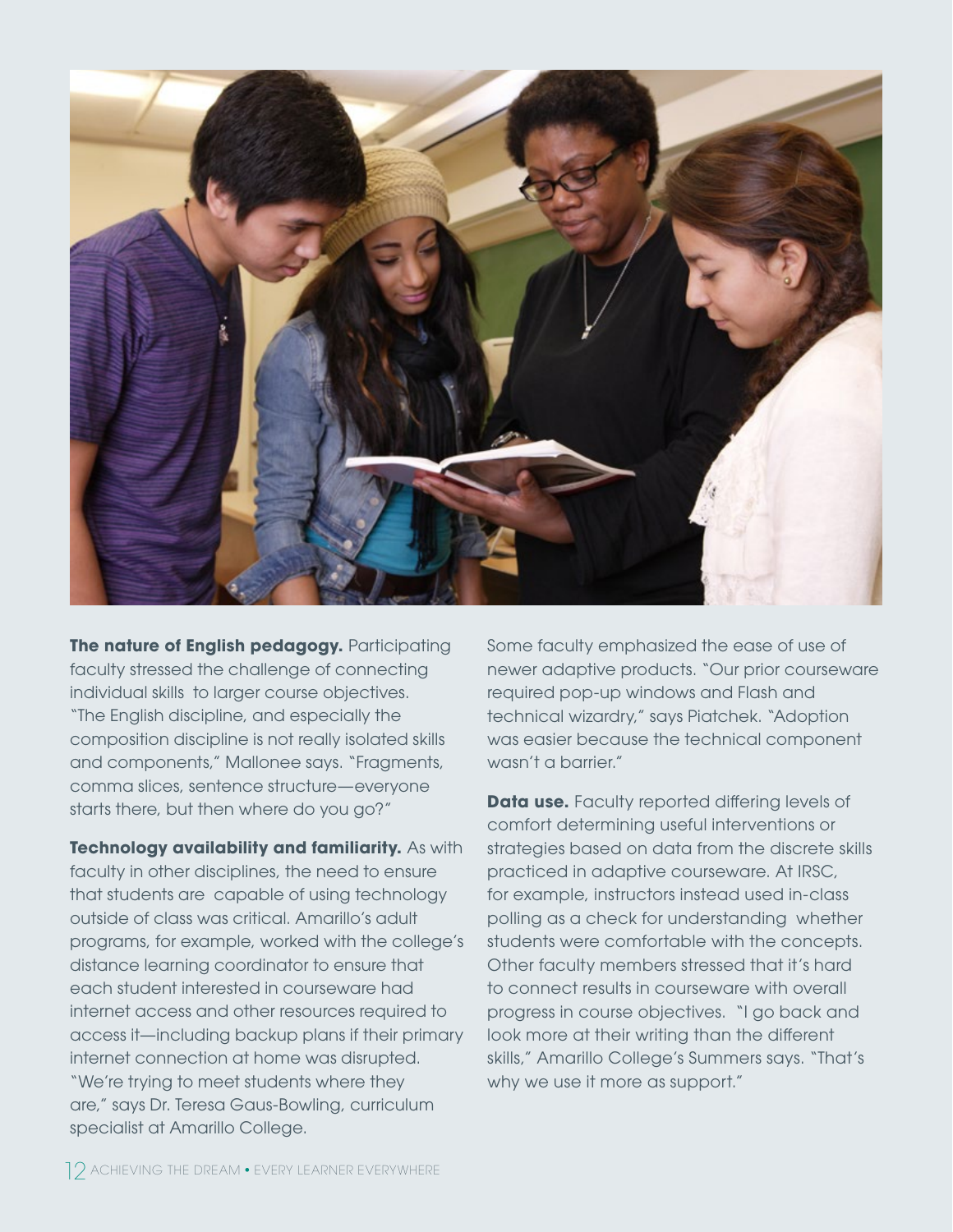## LESSONS LEARNED

Keys to the successful implementation of adaptive courseware in English courses across Every Learner sites:

• **Supporting broader institutional initiatives.**  While models varied across the three institutions. adaptive courseware implementation was housed within the framework of broader course changes. At Broward College, for example, adaptive work was situated within ongoing efforts to encourage more holistic approaches to redesign, including in the English for Academic Purposes course. Importantly, implementation followed existing adoption models which were in place at their respective institutions. At IRSC, faculty followed past adoption models and rolled out adaptive courseware in each section of the targeted course, while Amarillo College intentionally left one section out of the pilot to compare performance.

"We started from the perspective of finding the best resource for the course vs. the best adaptive courseware for the course," says Katharine Piatchek, master instructor and chair of gateway English and English composition at IRSC.

Individual faculty members also said adoption helped support broader pedagogical shifts. For example, at IRSC, courseware helped support the transition to flipped learning models in Piatchek's support courses—"which was something I wanted to try anyway, but had not made it to," she says.

• **Connecting adaptive coursework to instruction.** Across institutions, faculty said that students benefitted most when courseware was integrated into classroom activities. At

Amarillo College, for example, corequisite grammar lessons—and the aligned adaptive homework—were synced up with topics in the composition course. "We're linking it up with what composition is teaching to make sure it's actually supporting our students," Summers says.

- **The importance of onboarding.** Students stressed the importance of becoming familiar with the adaptive courseware before beginning work on their own. "We did exercises within the adaptive courseware to get familiarized with it and eventually in a couple of days the prof would push us out of the nest," says Amarillo student Katie Cisneros. "If you are going to intertwine it into your coursework, make sure you have a tutorial and do a walkthrough with the students so they can familiarize themselves with it."
- **Targeting adaptive courseware to students comfortable with technology.** At Amarillo College, not all adult students in GED programs were given adaptive work. Faculty identified those comfortable with technology and who "wanted to get in and out" of the program, says Dr. Teresa Gaus-Bowling, curriculum specialist. As terms progressed, faculty also pulled students not using courseware out of the program and added other students.

"It depends on whether students are suited to technology or wary of it," Gaus-Bowling says. "Making it a one-size-fits-all might not have the best intended consequences."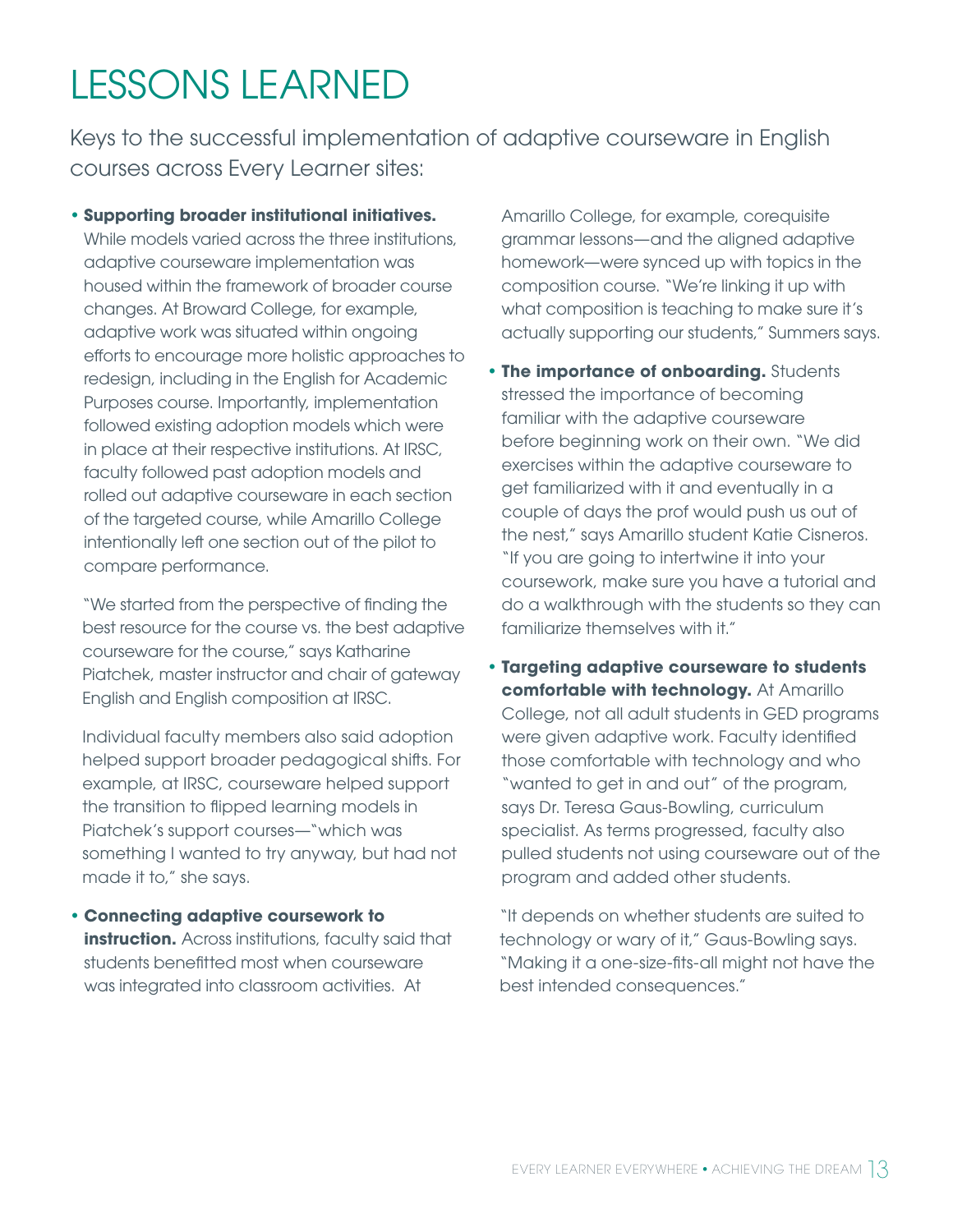## **CONCLUSION**

**ff** At times it can be repetitive. But to me, it's just extra practice. There are more ways to confirm and help me believe in myself. **JJ** 

— Katie Cisneros, Amarillo College student

All three institutions are continuing to explore ways to expand the use of adaptive courseware in core English courses—often by continuing to develop and refine new models and course designs.

Since first adopting the courseware, IRSC faculty members have rebuilt the introductory course "from the ground up," Stein says, as part of rolling out the software across all sections starting in fall 2020. At Broward College, English faculty are introducing new advanced EAP courses as optional elective courses as students work towards their degrees.

Amarillo College may be the first institution to adapt courseware to fill a gap—the lack of adaptive products focused on GED programs—by working with a developer to support their adult learners. We provided them with our curriculum and the Texas GED standards, and they created our course for us," says Dr. Teresa

Gaus-Bowling, an Amarillo College curriculum specialist.

Students echo their instructors' emphasis on integrating courseware into class activities while stressing an important point repeated by their peers across all campuses and disciplines—that engaged and supportive faculty members made the greatest difference in their success. "The courseware is just another reinforcement for me," Cisneros says. Her professor "would ask us how the homework was last night, and after hearing everybody's issues, she went through and discussed all the issues we had. It all comes down to the professor. She'd stay after the class and go over things with us to get us to believe that we could do it."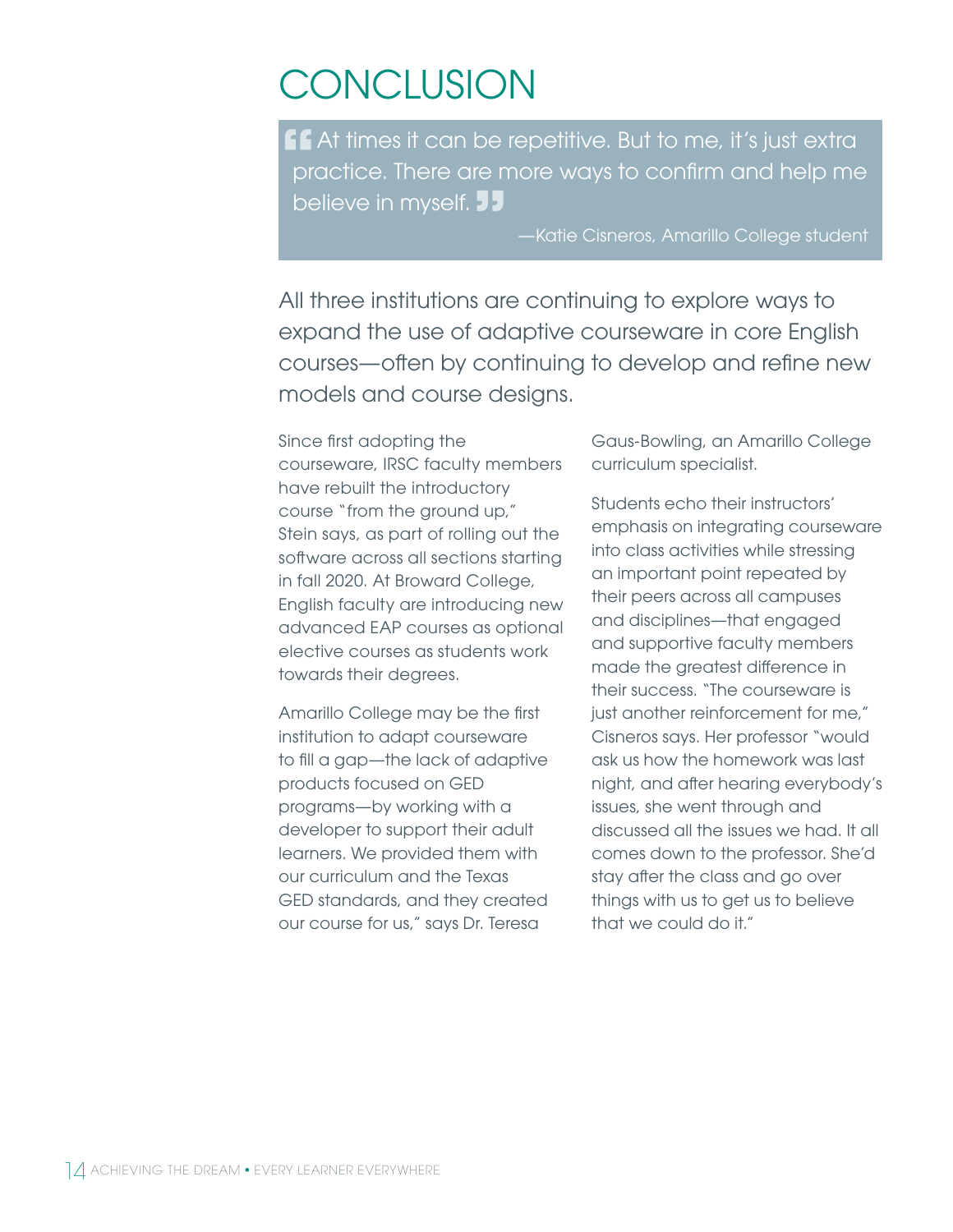